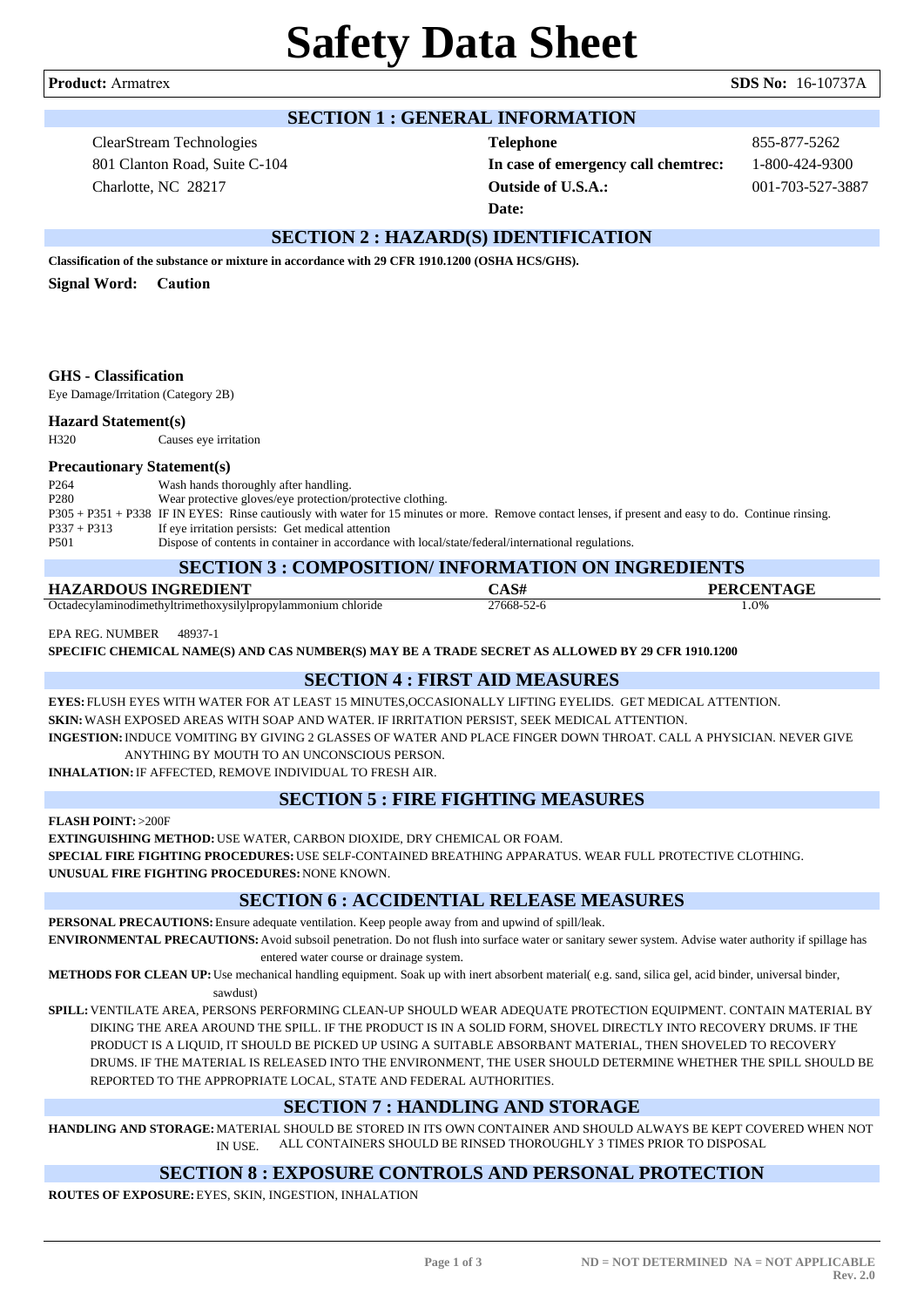#### **Product:** Armatrex **SDS No:** 16-10737A

#### **SYMPTOMS OR ACUTE HEALTH HAZARDS**

**EYES:**CAUSES EYE IRRITATION. **SKIN:**MAY CAUSE IRRITATION.

**INGESTION:**MAY CAUSE GASTROINTESTINAL IRRITATION.

**INHALATION:**MAY CAUSE IRRITATION OF NOSE, THROAT AND UPPER RESPIRATORY TRACT.

**RESPIRATORY PROTECTION:**IF NEEDED, USE A NIOSH APPROVED RESPIRATOR.

**VENTILATION:**USE SUFFICIENT MECHANICAL(GENERAL)OR LOCAL EXHAUST.

**PROTECTIVE EQUIPMENT:**GLOVES, APRON, GOGGLES

**WORK/ HYGIENIC PRACTICES:**AS WITH ALL INDUSTRIAL CHEMICALS, CARE SHOULD BE TAKEN TO AVOID CONTACT WITH EYES, SKIN, AND CLOTHING. HANDS AND UNPROTECTED SKIN SHOULD BE THOROUGHLY WASHED AND CONTAMINATED CLOTHING SHOULD BE CHANGED PRIOR TO ANY DIRECT PERSONAL CONTACT. ALL EXPOSED CLOTHING SHOULD BE LAUNDERED PER NORMAL CARE INSTRUCTIONS BEFORE REUSE

| <b>ATTOC</b><br>ГV<br>D<br>, K F<br>LA.       |      |
|-----------------------------------------------|------|
| Octadecy<br>chioride<br>lamınodım<br>ammonium | N.D. |

EPA REG. NUMBER 48937-1

# **SECTION 9 : PHYSICAL AND CHEMICAL PROPERTIES**

| PH:                           | $4.0 - 6.0$ AS IS             | <b>Evaporation Rate:</b>          | NO DATA   |
|-------------------------------|-------------------------------|-----------------------------------|-----------|
| <b>SOLUBILITY:</b>            | <b>SOLUBLE IN WATER</b>       | <b>Vapor Pressure:</b>            | NO DATA   |
| SPECIFIC GRAVITY: 0.975-1.025 |                               | <b>Vapor Density:</b>             | NO DATA   |
| <b>APPEARANCE:</b>            | <b>CLEAR COLORLESS LIQUID</b> | <b>Auto Ignition Temperature:</b> | <b>NA</b> |
| Bod:                          | NO DATA                       | <b>LEL</b>                        | NA        |
| Cod:                          | NO DATA                       | UEL:                              | NA        |
| Odor:                         | MILD                          | VOC:                              | NO DATA   |
| OdorThreshold:                | NO DATA                       | <b>FlashPoint:</b>                | >200F     |
| <b>MeltingPoint:</b>          | NO DATA                       | <b>BoilingPoint:</b>              | NO DATA   |
|                               |                               |                                   |           |

### **SECTION 10 : STABILITY AND REACTIVITY**

#### **STABILITY:** STABLE **HAZARDOUS POLYMERIZATION:**WILL NOT OCCUR **DECOMPOSITION PRODUCTS:**CARBON OXIDES **CONDITIONS AND MATERIALS TO AVOID:** STRONG OXIDIZING AGENTS

# **SECTION 11 : TOXICOLOGICAL INFORMATION**

**ACUTE TOXICITY:**NO DATA **Chronic Toxicity:**NO DATA **Carcinogenicity:**NONE **Target Organ Effects:**NO DATA

**This product has not yet been tested. The information is dervied from the properties of the individual components.**

# **SECTION 12 : ECOLOGICAL INFORMATION**

**Ecotoxicity:**NO DATA **Persistence Degradability:**NO DATA **Bioaccumulation:**NO DATA **Mobility:**NO DATA **This product has not yet been tested. The information is dervied from the properties of the individual components.**

# **SECTION 13 : DISPOSAL CONSIDERATIONS**

Disposal of this product should be made in accordance with federal state and local regulations.

# **SECTION 14 : TRANSPORT INFORMATION**

**TRANSPORTATION:**NOT REGULATED BY D.O.T.

# **SECTION 15 : REGULATORY DATA**

**TITLE III-SARA:**THE FOLLOWING DATA IS BEING SUPPLIED IN COMPLIANCE WITH TITLE III SUPERFUND AMENDMENTS AND

REAUTHORIZATION ACT (SARA) PART 313 AND 40 CFR 372

THIS PRODUCT DOES NOT CONTAIN ANY CHEMICALS FOUND ON THE SARA LIST IN 40 CFR 372.

**CALIFORNIA PROPOSITION 65:**CONTAINS NO MATERIALS KNOWN TO BE ON THE CALIFORNIA PROPOSITION 65 LIST.

**Listed on the following inventories:**TSCA

# **SECTION 16 : OTHER INFORMATION**

**Large Spill:**NA **Fire:**NA